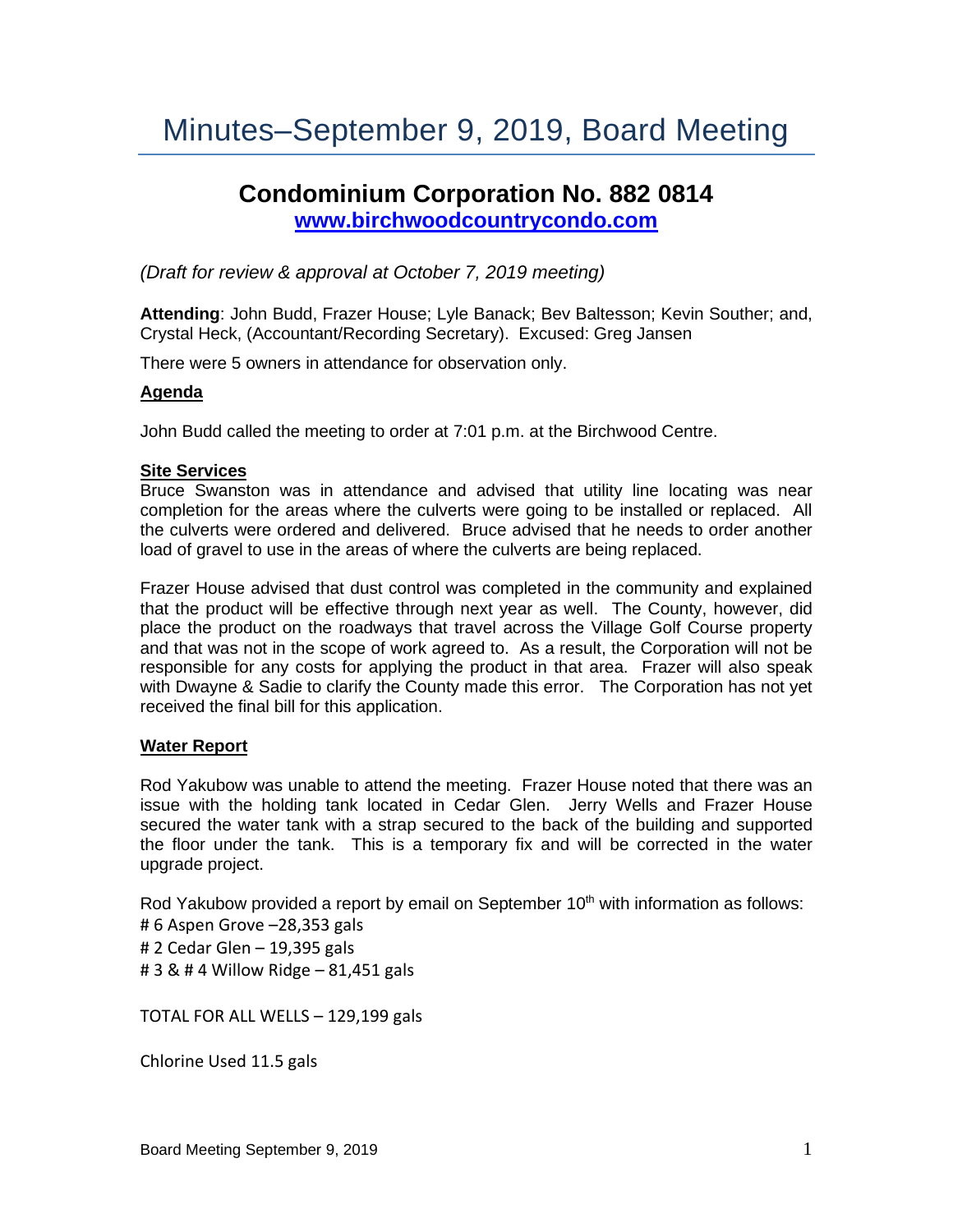Rod Yakubow also stated that the water used was the lowest on record for the month of August.

## **Approval of Previous Minutes**

Minutes of the August 12, 2019 meeting were previously circulated.

**Motion:** Frazer House moved that the minutes be accepted as presented; Kevin Souther seconded the motion. **Carried unanimously**

## **Financial Report**

Crystal Heck provided reports for May, June and July 2019 for the Boards review. Bev Baltesson advised that only 2 lots remain in arrears for 2018-2019 condo fees, totaling less than \$600.00. One lot is currently overdue more than 90 days and the appropriate letter has been sent to the owner. She also advised that we have received partial or full payments from 153 lots for the 2019-2020 condo fees. There are currently 27 lots in arrears. Crystal Heck sent out overdue notices on September 3, 2019 to 24 lots. Lyle Banack suggested that the yearend be sent to the auditor as soon as possible. Normally the year end is sent after the October meeting. Crystal Heck will arrange to have the files sent to the auditor.

## **Site Services**

Lyle Banack asked about the possibility of getting Brazeau County to supply a recycle bin for cardboard near the dumpster. John Budd explained that this has been visited many times and there have been concerns of the possibility of misuse. Lyle Banack will contact the County regarding the availability of this service.

#### **Secretarial**

Nothing to report

## **Brazeau County Liaison**

Lyle Banack explained that the Brazeau County haven't to date applied for any grants on our behalf. The County is waiting to receive more information from the Corporation regarding upgrade design and approval from Alberta Environment.

Lyle Banack advised that he was able to get the following information regarding a possible loan application if the community chooses this option to pay for the upgrades. Loans are available quarterly – March, June, September, and December. Applications need to be in the month before and the interest rates are 1.8% for a 3-year term and 2.4% for up to term and there would be no legal fees attached to the loans. Lyle Banack's 20-year recommendation would be to take the blended interest/principal payment option but there were a few different ones available. There were loan options that involved penalties if the repayment was done before the term of the loan had matured. Bev Baltesson asked that Lyle Banack please send the links to this information to the other Board members. It was also acknowledged that the Corporation could not borrow any money unless a Special Resolution was passed by the owners.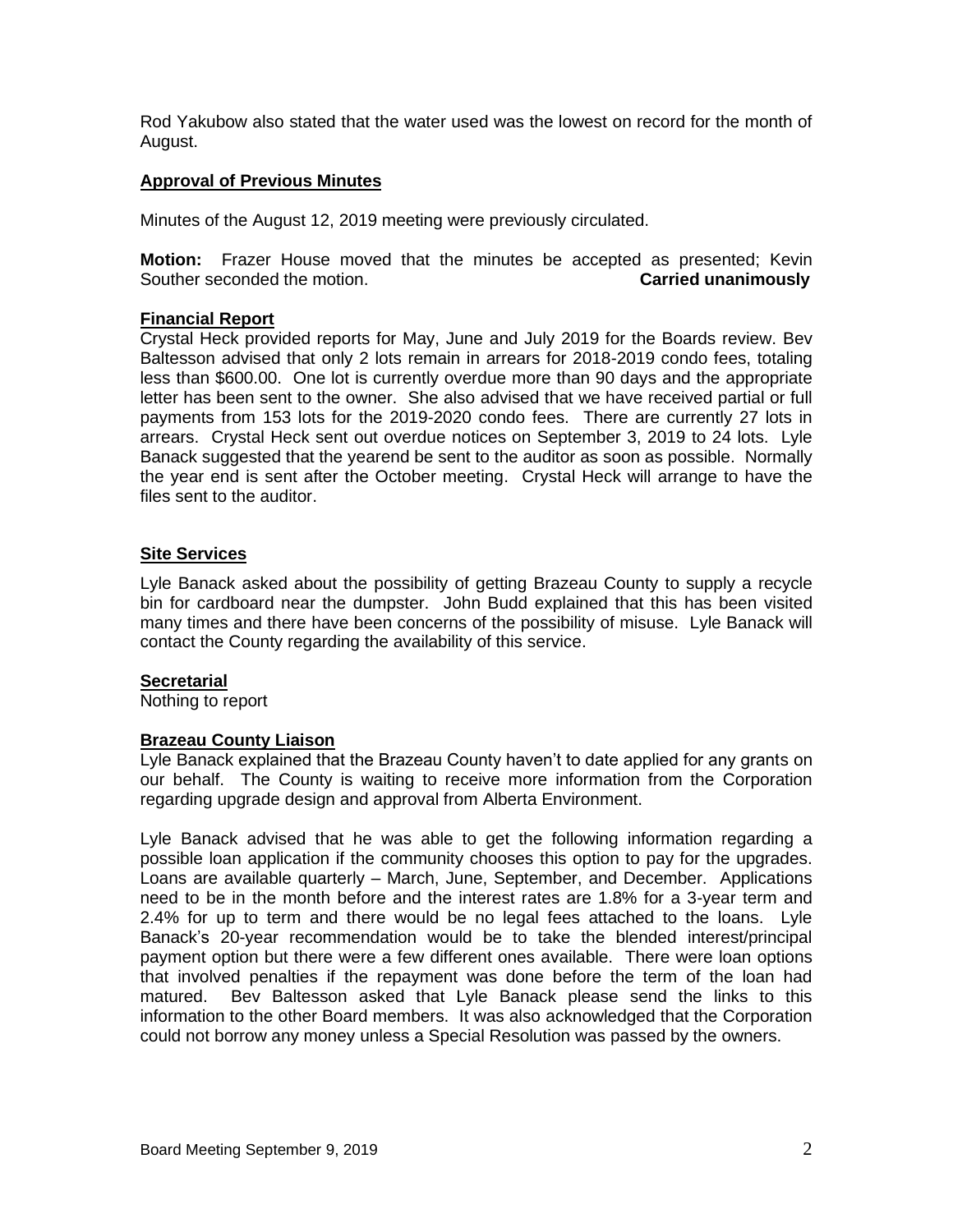Lyle Banack advised that the south access roadwork has been completed by the County and seems to be holding up very well. This road should be useable by Birchwood residents in the event of an emergency.

## **Old Business**

## **Action items as per list**

There was some discussion regarding the Firesmart Community Map and the Brazeau Community lot signs. Clarence Wastle was in attendance and explained to the Board that there is no money available with the Firesmart program to provide funding for these signs. The signs, if the Corporation decided they were necessary, would have to meet Brazeau County's requirements as well – so they will be costly. Brazeau County's requirements are similar to the large signs that are currently sitting at subdivisions driveways. Discussion was held and a motion was made.

**Motion:** Frazer House made a motion to remove these 2 action items from the action log. These items have been on the list for over two years and he believes that these really are not action items that are an emergency and maybe not necessary. It was discussed that there are various maps online that could be used as well. have the map at their disposal and can find their way through the community. First responders may come from areas that are not familiar with the Birchwood subdivision and that could delay response time. **This motion did not receive a pass**

Lyle Banack asked for more discussion on this item as he would like to see maybe better signage on the community corners. The Board noted that signage for each lot is the owner's responsibility but some consistency in the community would be helpful. He would like to investigate what the costs would be. Currently there is no money in the budget for this but could easily be added to next year's budget.

**Motion:** Bev Baltesson moved to amend the action list item to not include it as a Firesmart initiate. John Budd seconded the motion.

## **Carried, 2 opposed & 3 in favor**

**Motion:** Lyle Banack moved to investigate the cost of signs to add to the community, Kevin Souther seconded the motion.

## **Carried unanimously**

- Contract Review Committee – Frazer House felt that this was unnecessary for this item to remain on the Action Register as the day to day interaction is covering the contractor review process and any issues are handled with the contractor at the time of the issue. Bev Baltesson feels that once a year is necessary for a review to ensure no changes, updates, etc are necessary or required by either party. Frazer House moved to remove this review action item. Kevin Southor seconded the motion. Bev Baltesson abstained from voting.

## **Carried, 4 in favor & 1 abstainer**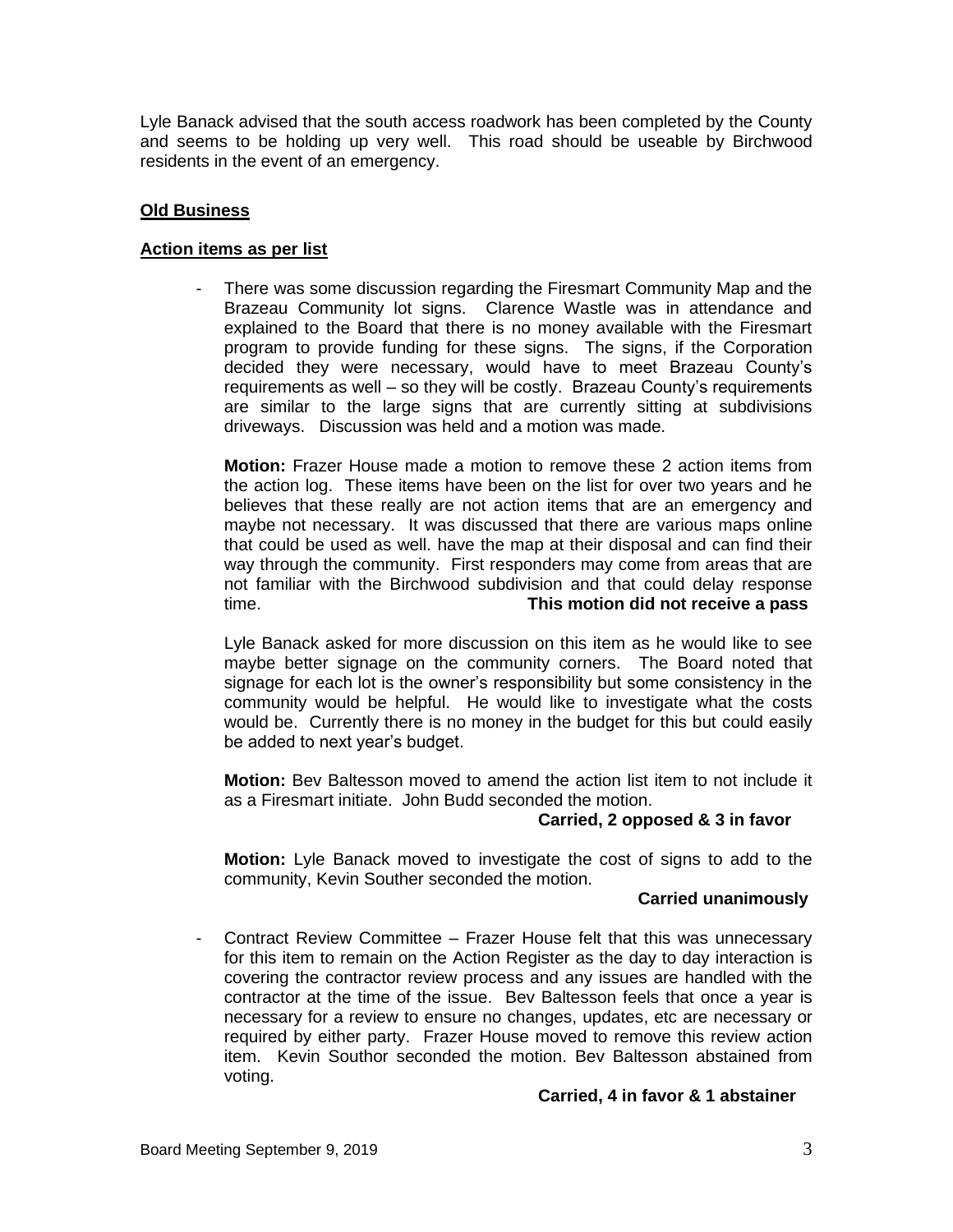- CC Valve & Water Hydrant location Souther will work towards having this completed by November 30, 2019.
- Dust control completed in August by Brazeau County.
- Frozen water line this line will be flushed in order to monitor water flow over the winter with completion of repairs moved to spring 2020.
- Removal of trees by Lot 173 was completed in July 2019.
- Electrical service installation at the Xplornet tower was completed August 2019.
- Electrical breaker has been received for our stock and we have received the invoice. This breaker was found in the US and was ordered and brought back by Lyle Banack saving the community approximately \$3,500.00.
- Security gate  $& codes$  tabled to next meeting.
- Drainage by Lots 78-80 will be tabled till next meeting.
- Culverts requiring replacement Utility locates will be completed in the next couple of days so work will start in the next week or two.

## **New Business**

Bev Baltesson reminded the Board of possible changes to the Alberta Condominium Property Act effective Jan 1, 2020. She has some concerns if the proposed changes were to come into effect on that date. The changes could be a lot of additional office work, could require updated office equipment and services. Lyle Banack agreed that some changes may come, however, he believes the changes may not be as proposed and may be postponed again. After discussion, many of the Board members thought this item should not be dealt with until changes actually came into effect. Clarence Wastle was in attendance and agreed to keep the Board informed on any updates to the regulations as he keeps up to date on this issue.

Frazer House was approached by an owner requesting information on how to deal with loud dogs in the community. Frazer House advised the owner that he would discuss this issue with the Board and suggested that he discuss the issue with his neighbor. Upon discussion of this topic, the County is responsibility for Animal Control and if owners cannot resolve the issue between them, owners are to contact the County Animal Control Officer, Doreen Clark at 780-514-0372.

John Budd thanked the owners in attendance and dismissed them so that the Board could go into the closed portion of the meeting.

There were some discussions regarding the meeting that the Board had with the engineer regarding the upgrade to the water. Frazer House will call Pat Fisher to get an update and find out if he is able to complete the pipe system schematics.

The Corporation received an email from an owner requesting access to some invoices on work completed in the community over the past several years. Lyle Banack felt that this exercise would require the assistance of the auditor to help with the discussions regarding the invoices, allocation of funds, etc. It was also discussed that the cost for the auditor should be passed on to the owner requesting the information and should not be an expense for all owners to share. Bev Baltesson will contact the Corporation's auditor to find out what the costs would be for the owner and to determine her availability to meet. Once the cost and availability are determined, a response will be drafted for response to the owner.